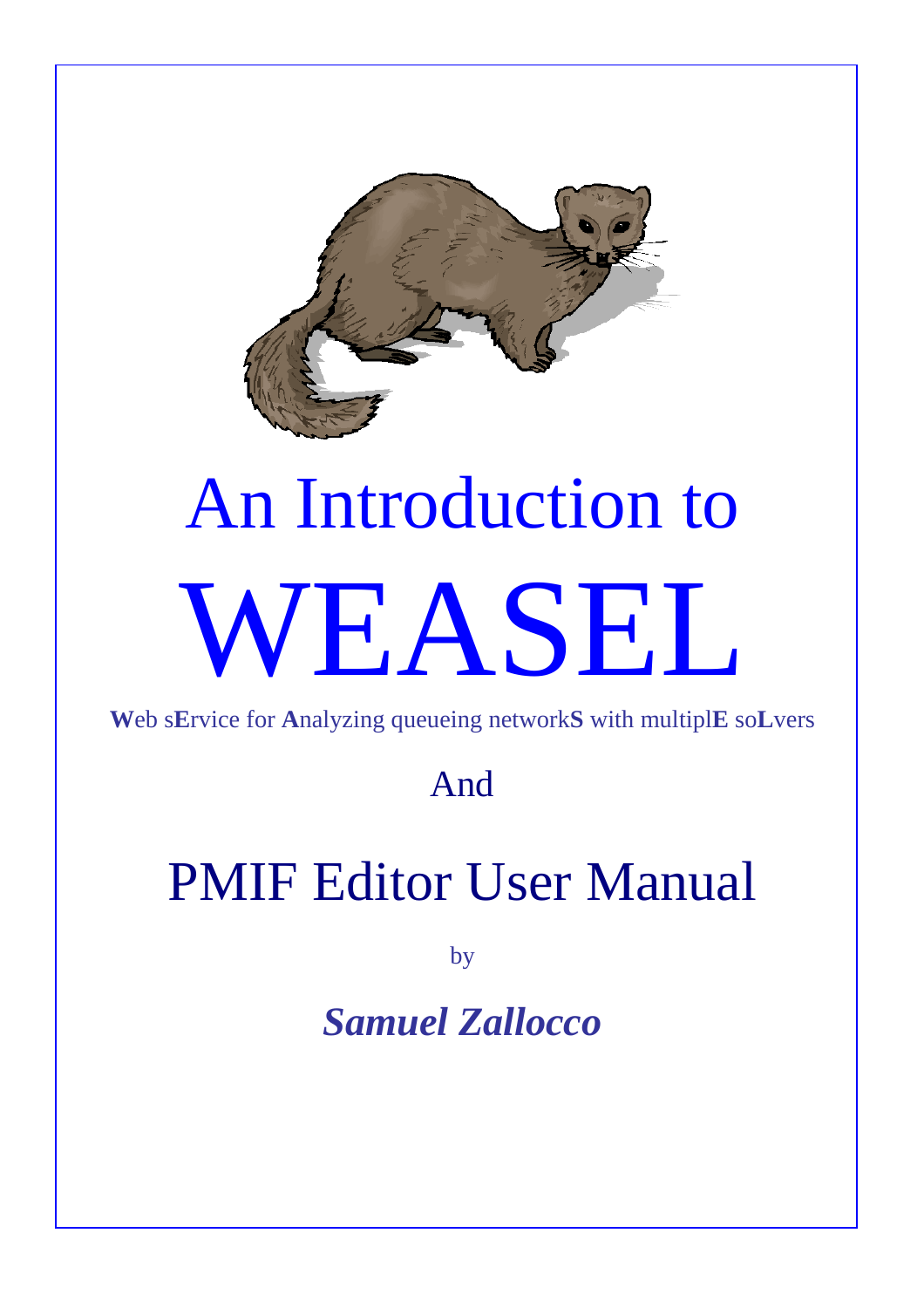

Copyright © by

# Zallocco.NET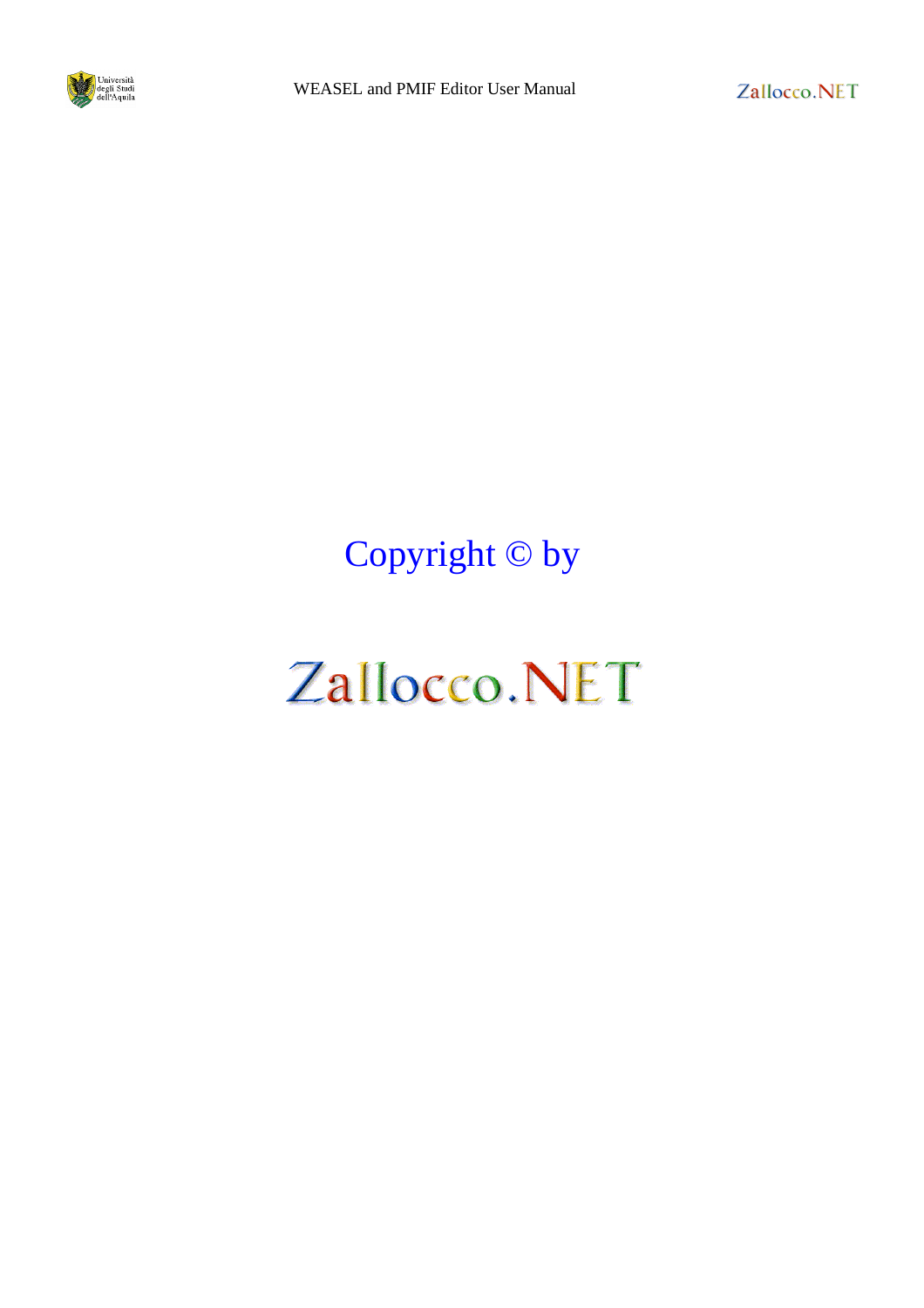

#### **Weasel**:

The main goal of the WEASEL tool is to offer a Web Service that solves queueing network models specified in PMIF format, using multiple external solution tools. Actually the WEASEL tool provide support for QNAP, SHARPE, PDQ, PEPSY, MQNA1, MQNA2, PMVA, MVA-QFP, OPENQN and CLOSEDQN tools, but it provide a simple way to add support for other solution tools. The WEASEL tool follow a simple client-server approach to accomplish this scope, based on the standard XML based web service protocols SOAP and WSDL. The WEASEL tool provide a four level stack oriented architecture, where each level can use or not the result of the previous one. Clients application are keep free to use or not some functional level in order enhance the Web Service flexibility. This functional levels are shown in Figure 1 and the functions are described below



Figure 1: Weasel web service functional levels

- − Level 1: PMIF 2.0 syntax validation against official PMIF 2.0 Schema definition.
- Level 2: PMIF 2.0 semantic validation against "PMIF Semantic Analyzer" external tool.
- − Level 3: Translation of the PMIF 2.0 model into a file in one of the integrated tools format, using an XSLT transformation.
- − Level 4: Solution tool execution on the PMIF 2.0 translated model or on the tool native language model.

We have preferred to leave the clients application free to select the functional level to use without the limit of a sequential invocation of the four levels. This, in some measure, follow the Web Service philosophy of providing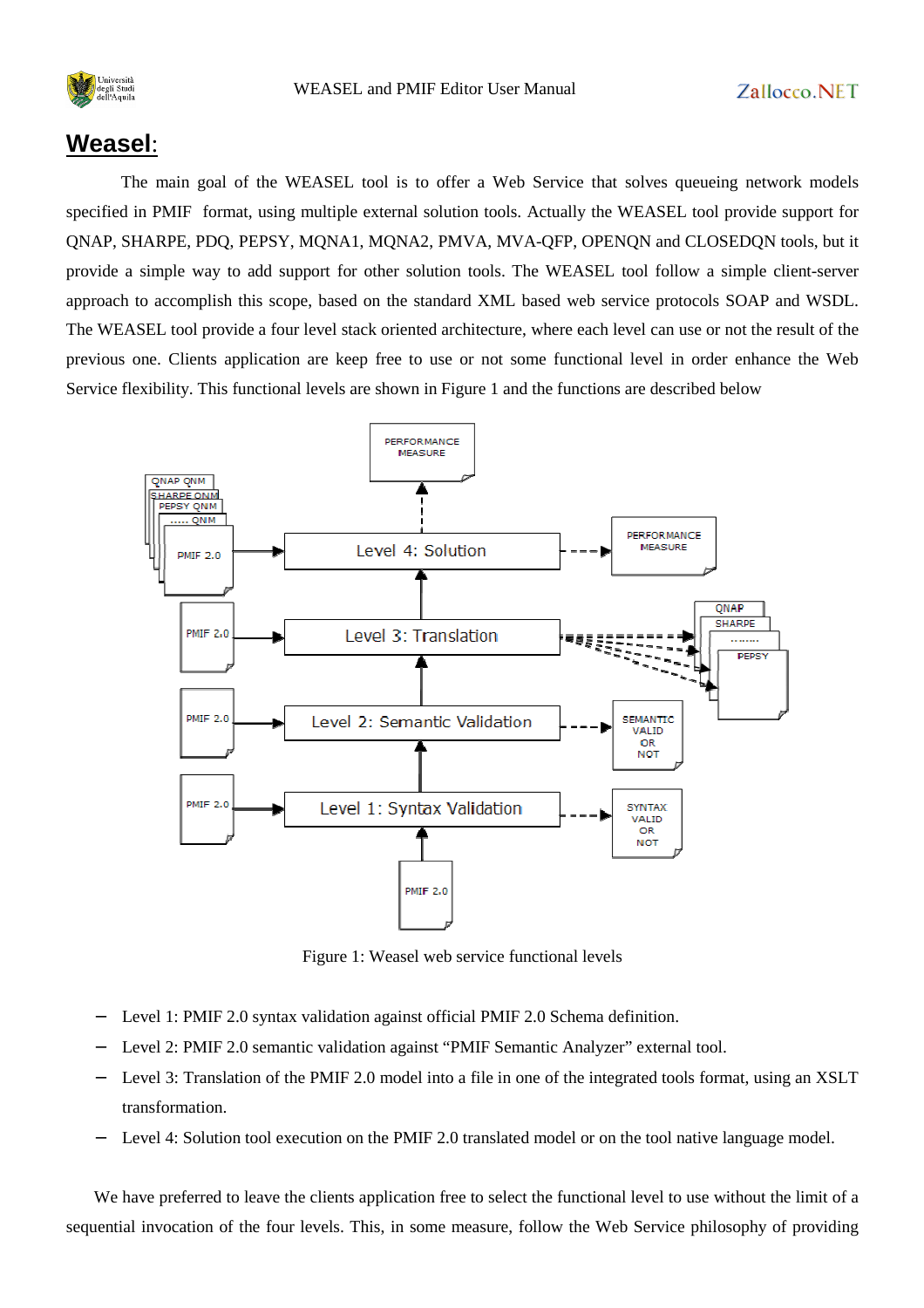

"simple" services that can be combined to perform a more complex task. This approach allow client users to decide if use our web service and which functionality of it. For example, some user may decide to use our web service only for the solution of a QN model, but to use a third party web service for the model semantic or syntax validation. The performance measure are presented to the client as a text file in the original output format of the selected tool. Actually the web service do not provide a method to format the tools output in XML, but these feature can be implemented as an extension in a future version. In order to implement our Web Service we have chosen the Apache, PHP 5, PEAR::SOAP trilogy. This approach offer a free of charge implementation that can be widely implemented in a various range of HW and SW architecture. Apache is a secure and efficient HTTP server available in the Microsoft™ Windows©, Mac™ OS/X© and Linux operating systems. In order to provide a standard access method to our web service we have to implement the SOAP protocol and we have to provide a standard interface to the web service methods via a WSDL file. The simplest way to do that is to using the PHP5 scripting language with the PEAR::SOAP extension. Using PHP5 will simplify our life providing us the support to DOM (Document Object Model) and XSLT (eXtensible Stylesheet Language for Transformations) extension used respectively for the PMIF 2.0 syntax validation and for PMIF 2.0 to tool models translation. The PEAR (PHP Extension and Application Repository) SOAP extension is a PHP5 module that provide support for the SOAP protocol and for the automatic generation of the WSDL file.

The PHP5 implementation of the Web Service consist essentially in a PHP5 class named QNSolver (see Figure 2) with the following public method:

- − **Copyright**: this method have no parameter. The returned string can be customized by the Web Service mantainer and can contain the following information: web service name and version, guest operating system, PHP version, web service physical location, mantainer name and e-mail address.
- − **GetToolsList**: like the previous one this method needs no parameters. It returns an XML string containing the description of the integrated tools. This method can be used by clients application to build a runtime menu to be able to use multiple web service that integrate different solvers. Information provided by this method are: tool name, description, author, supported client operation (translation, solution, native tool language solution) and supported solution methods and algorithms.
- **ValidateSyntax**: this method receive an input string with a QN model and is type (actually can be only "PMIF 2.0") and returns an output string containing an XML response with the value of the syntax validation (True or False). The validation is made against the PMIF 2.0 XML Schema provided by www.perfeng.com/pmif/pmifschema.xsd.
- − **ValidateSemantic**: this method receive an input string with a QN model and a string with is type (actually can be only "PMIF 2.0") and returns an output string containing an XML response with the value of the semantic validation (True or False). The validation is made against the PMIF Semantic Analyzer external tool of D. G. Cousillas and C. M. Lladó.
- **Transform**: this method receive an input string containing a QN model, a string with is type (actually can be only "PMIF 2.0"), a string containing the target tool ID, an optional string containing the solution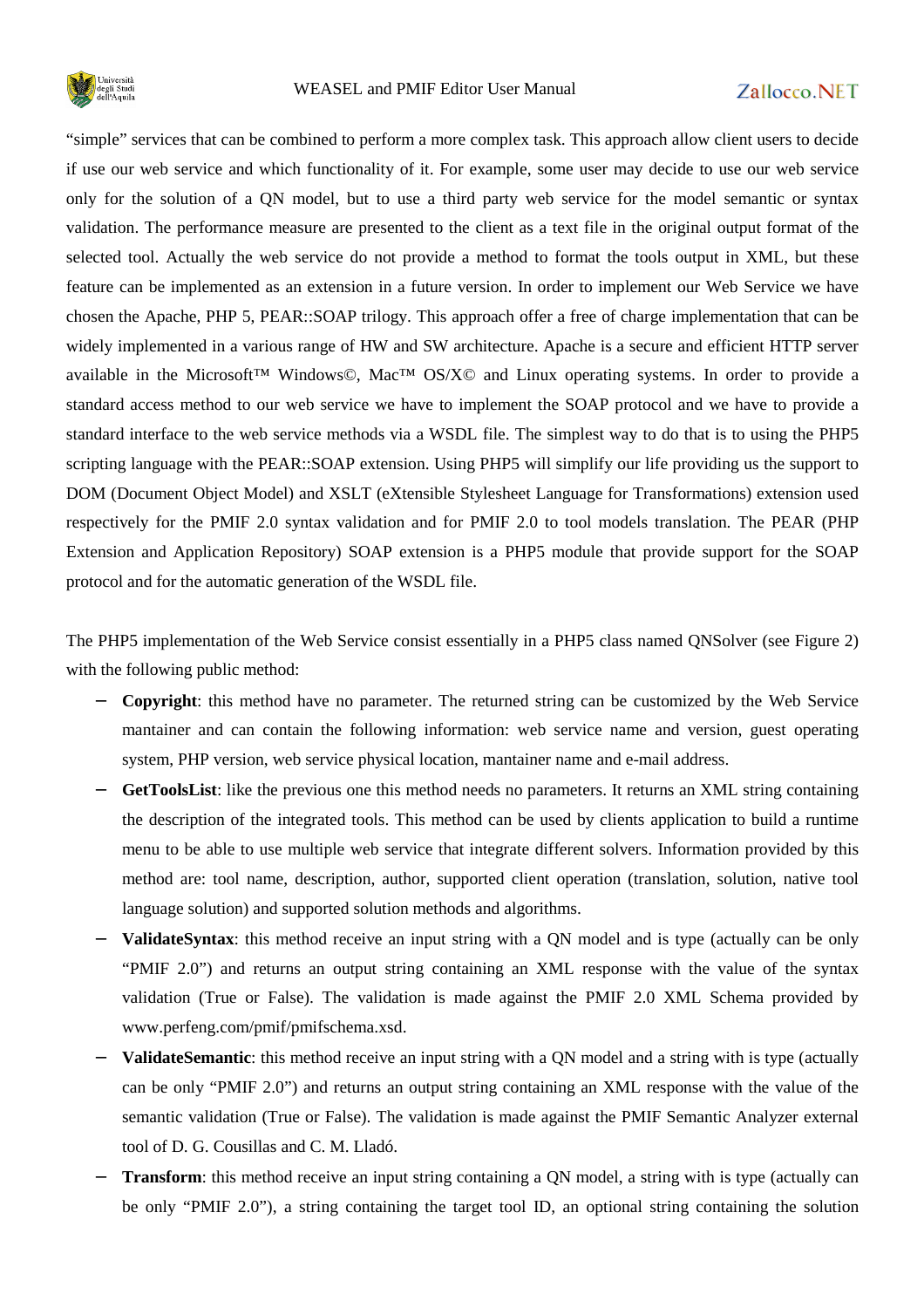

method (for those tools that support more than one solution algorithms) and one more optional string containing some extra params needed by some tools (for example number of jobs).

- **Solve**: this method receive an input string containing a ON model, a string with is type (here the type can be any of the integrated tools ID), a string containing the target tool ID (if the type of model is different from "PMIF 2.0" then type and tool ID must be equal), an optional string containing the solution method (for those tools that support more than one solution algorithms) and one more optional string containing some extra params needed by some tools (for example number of jobs).
- **GetModelDescription**: this method receive an input string with QN model and an input string with is type (actually can be only "PMIF 2.0") and return an output string containing an english human readable description of the model.



Figure 2: WEASEL web service UML Class Diagram

The WEASEL tool is fully customizable and extensible, we have split the configurable part of the web service in an external file "QNSolver.inc" where user can add new tool and change the web service behaviour.

End user is free to develop his own web service client and implement it with any programming language that provide standard SOAP support. In order to test our web service we have developed three clients application. The first was been written in PHP5 and have a simple command line interface. The second was a web based application using the emerging AJAX (Asyncronous Javascript And Xml) technology. The third was a real Microsoft™ Windows© application written in Borland™ Delphi© 2005 Architect Edition, that we have named "PMIF Editor" due to the fact that integrate a graphical PMIF 2.0 visual editor (see Figure 3) able to assist the analysts from the visual design phase of the queueing networks, to the translation of the graphic model in PMIF 2.0 and finally to the resolution invoking the remote web service.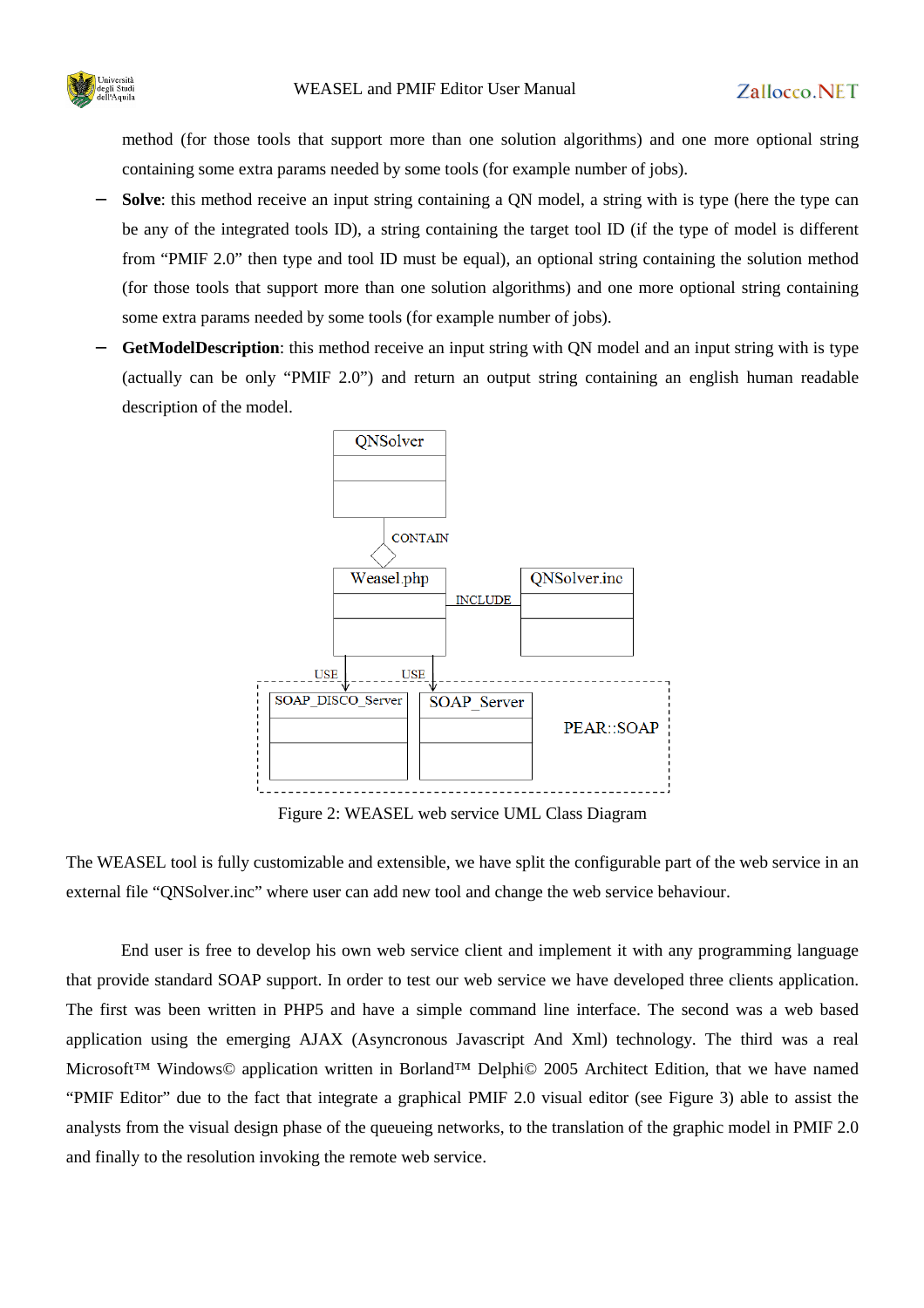

#### WEASEL and PMIF Editor User Manual



Figure 3: The Weasel Client and PMIF Editor

Given a standard PMIF 2.0 queuing network model, the WEASEL tool can actually translate the model into the following tools/languages:

| Tool ID         | <b>XSLConversion File</b>       | Supported QN Type                                                           | Guest OS           |
|-----------------|---------------------------------|-----------------------------------------------------------------------------|--------------------|
| <b>PDQ</b>      | PMIF2 to PDQ.xsl                | Open, Closed                                                                | Windows,<br>Linux  |
| QNAP            | PMIF2 to QNAP.xsl               | Open, Closed, Mixed?                                                        | Windows,<br>Linux? |
| <b>SHARPE</b>   | PMIF2_to_SHARPE_PFQN.xsl Closed |                                                                             | Windows,<br>Linux  |
| <b>OPENQN</b>   | PMIF2 to OPENQN.xsl             | Open                                                                        | Windows            |
| <b>CLOSEDQN</b> | PMIF2_to_CLOSEDQN.xsl           | Closed                                                                      | <b>Windows</b>     |
| <b>MVAQFP</b>   | PMIF2 to MVAQFP.xsl             | Closed                                                                      | Windows,<br>Linux  |
| <b>PMVA</b>     | PMIF2 to PMVA.xsl               | Closed                                                                      | Windows            |
| <b>PEPSY</b>    | PMIF2 to PEPSY.xsl              | Open, Closed, Mixed?                                                        | Linux              |
| MQNA1           | PMIF2 to MQNA1.xsl              | Open, Closed                                                                | <b>Windows</b>     |
| MQNA2           | PMIF2_to_MQNA2.xsl              | Open, Closed, Mixed, Finite Capacity Queue with<br><b>Blocking and Lost</b> | <b>Windows</b>     |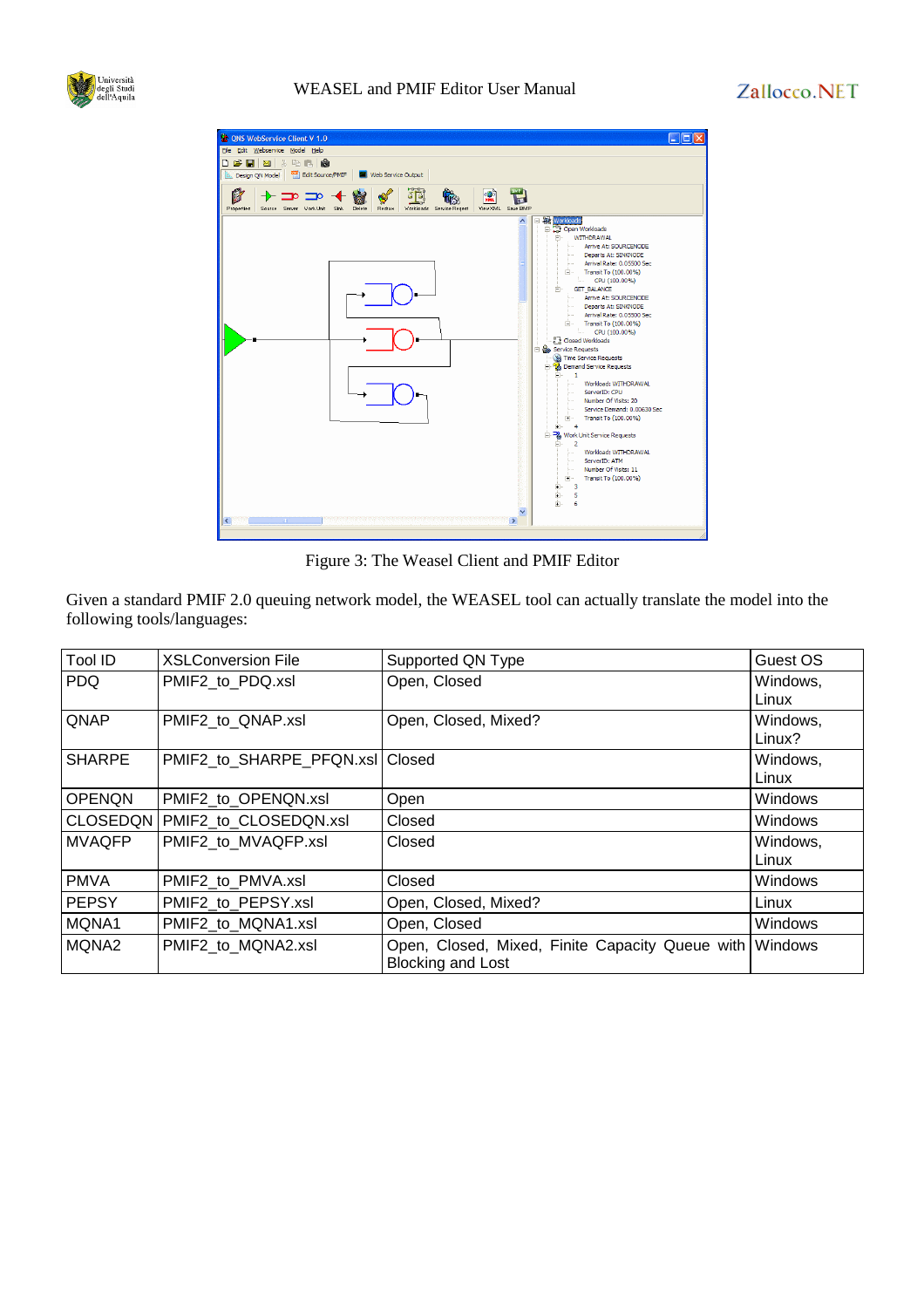

#### **PMIF Editor:**

The PMIF Editor is a visual application running under the Microsoft Windows Operating System. The idea is those to define an application that will allow user to define a graphical queueing networks model using the typical PMIF 2.0 queueing network theory formalism (Source Node, Server, Work Unit Server, Sink Node and Arc), with the choice to define Closed or Open Workload and related service requests (Work Unit Service Requests, Demand Service Requests and Time Service Requests).

After the model has been defined, user can ask to the application to convert it in the PMIF 2.0 format and than can send the model to a remote WEASEL web service to perform a conversion, a syntax validation, a semantic validation or the solution via one of the web service supported external tools.

The application may be downloaded from Zallocco.NET (http://www.zallocco.net) or from the University of L'Aquila SeaLab Quality Group Web Site (http://sealabtools.di.univaq.it). The downloaded package is a Microsoft Windows MSI installer that will create a folder named "Zallocco.NET" in the Windows Programs directory containing a subfolder named "PMIF Editor" with two file inside:



The first is a Win32 application and the second is a start-up configuration file with the following content:

```
[WebService]
LastURL=http://sealabtools.di.univaq.it/SeaLab/Weasel/Queueing_Network_Solver_Service.php?wsdl 
URLCount=1
```
URL0=http://sealabtools.di.univaq.it/SeaLab/Weasel/Queueing\_Network\_Solver\_Service.php?wsdl

Due to some server consolidation and reorganization the reported web service URL is no more valid. At the time this text was written there are two valid URL where you can find a functional web service that are:

− http://weaselwin.univaq.it/Queueing\_Network\_Solver\_Service.php?wsdl

− http://weaselinux.univaq.it/Queueing\_Network\_Solver\_Service.php?wsdl

To check the availability of an updated web service URL list visiting Zallocco.NET or the SeaLab Quality Group Web Sites.

## **Application start-up:**

To start the application simply double click on the owns icon present on your desktop. The application will present a splash screen like this:

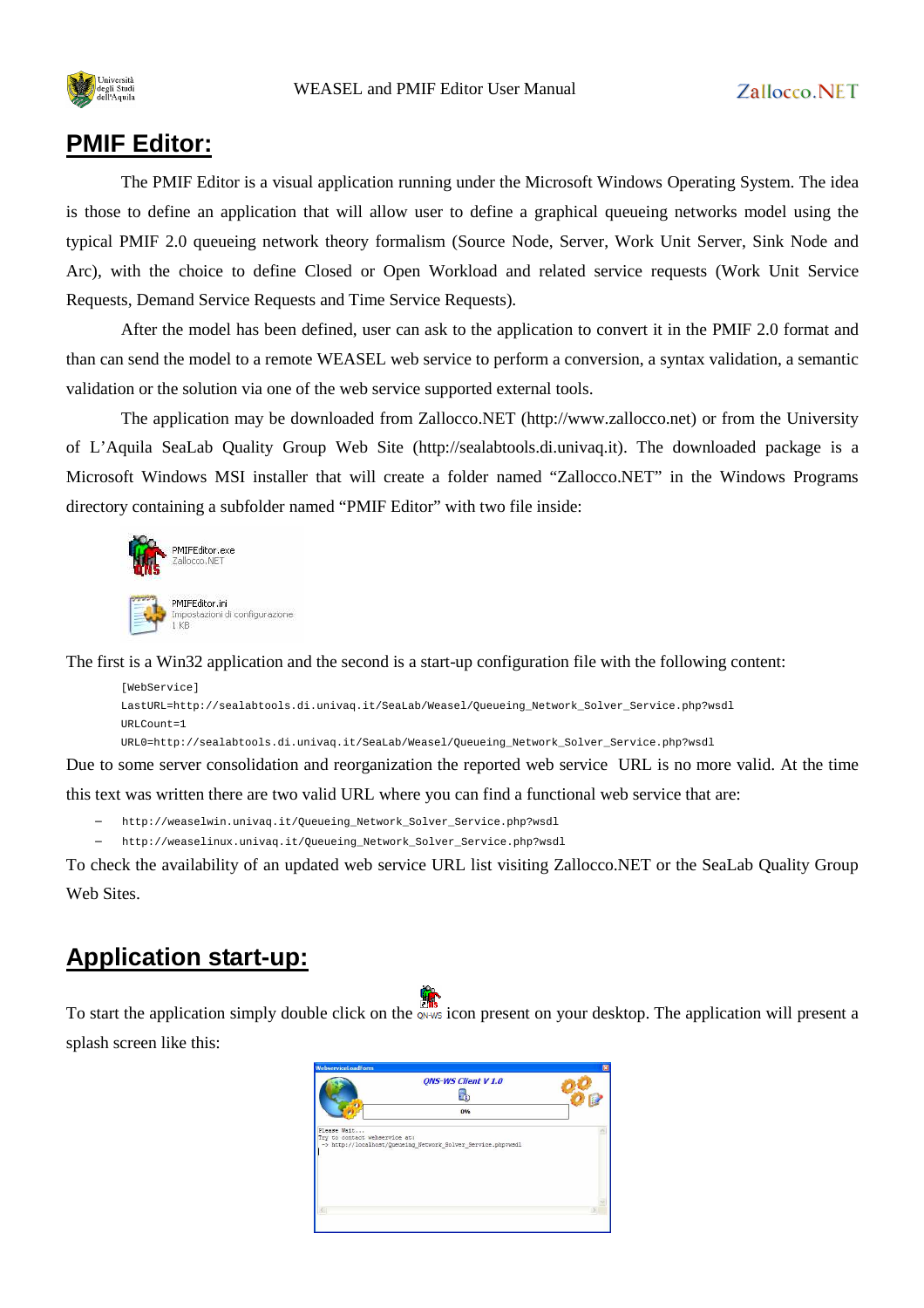

In this phase the application try to contact the latest valid web service used showing a progress bar with some message in the message notification area.

A typical message you can see in the message notification area look like this:

```
Please Wait... 
Try to contact web service at: 
  -> http://localhost/Queueing_Network_Solver_Service.php?wsdl 
--------------------------------------------- 
Queueing Network Solver Web service (QNS-WS) 
WS Version : 1.0 
Guest OS : WINNT 
PHP Version: 5.1.1 
Location : University of L'Aquila - Science Faculty 
Contact : Samuel Zallocco <samuel.zallocco@univaq.it> 
Created by Samuel Zallocco. 
(CC) Some right reserved. 
   --------------------------------------------- 
Web service seems to be active...: 
Retrieving tools... 
Web service integrate 7 tools 
--------------------------------------------- 
Tool ID: PDQ 
   Version: 3.0 
   Description: Pretty Damn Quick Solver 
   Author: Prof. Neil J. Gunther 
   Option: SAVE 
     Method: EXACT 
     Method: APPROX 
     Method: CANON 
   Option: SOLVE 
     Method: EXACT 
     Method: APPROX 
    Method: CANON 
  Option: SOLVE AS IS 
... 
Done. Web service exploration completed.
```
As you can see, during this phase the application call the web service invoking the Copyright\_ and GetToolsList\_ method. If all goes ok, in the message notification area you can find a list of integrated tools and the option you can use with them:

- **SAVE**: You can translate a PMIF 2.0 model in the native language of the integrated tool;
- **SOLVE:** You can use the remote tool to solve the model;
- **SOLVE AS IS:** You can send a native tool language model to the web service for the solution.

While if something goes wrong or if the web service is not reachable you will see the following text in the message notification area:

```
Please Wait... 
Try to contact webservice at: 
  -> http://sealabtools.di.univaq.it/SeaLab/Weasel/Queueing_Network_Solver_Service.php?wsdl 
Error connecting to webservice at: 
  -> http://sealabtools.di.univaq.it/SeaLab/Weasel/Queueing_Network_Solver_Service.php?wsdl 
Please verify webservice URL and retry. 
Sorry!! The webservice return an empty tools list!!
         --------------------------------------------- 
Done. Webservice exploration completed.
```
But don't worry the application will work fine also in off-line mode!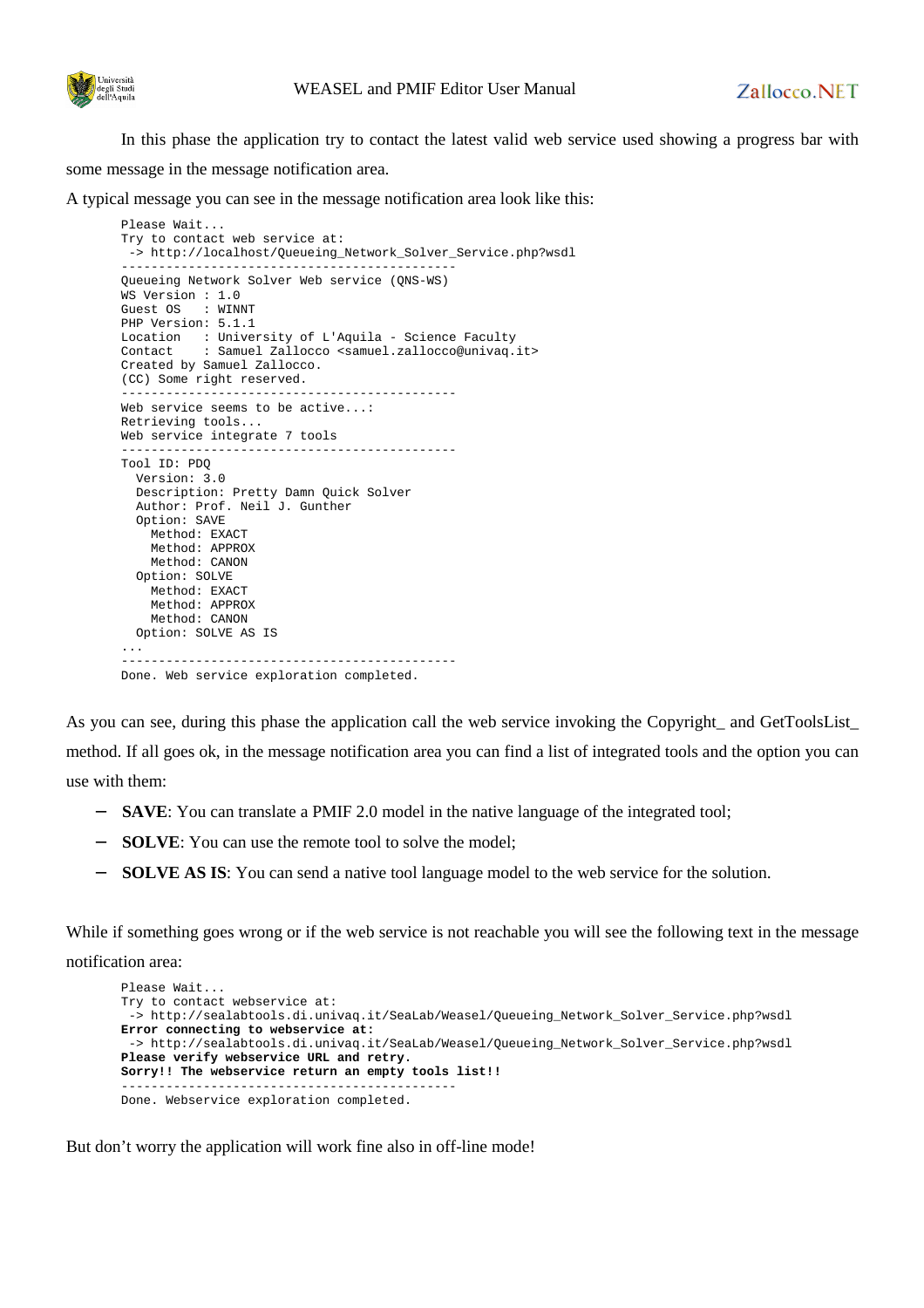

Click on the button having the label "Click here to continue" to start working:



When started, the application will appear like in figure:

| <b>Menu Bar</b> | <b>Buttons Bar</b>                                                                                                                                                                                   |                     |
|-----------------|------------------------------------------------------------------------------------------------------------------------------------------------------------------------------------------------------|---------------------|
|                 | <b>to ONS WebService Client y 1.0</b><br>$\sim$<br>File Edit Webservice Model Help<br>电自由<br>$\mathbf{B}$<br>⊠ ∦<br>◑<br>Design QN Model                                                             |                     |
| <b>Tab Bar</b>  | $+ = 2$<br>謝<br>岗<br>$\bullet$<br>Workloads Service Regest<br>Delete<br>View XML Save BMP<br>Source Server Work Unit Sink<br>Redraw<br>: Properties<br>田 图 Workloads<br><b>E</b> ea Service Requests | <b>Working Area</b> |
|                 | Nodes: 0   Arcs: 0   Workloads: 0   Service Requests: 0                                                                                                                                              |                     |

You can identify four main areas, some of these are typical of Windows Applications (Menu Bar, Buttons Bar), the other are application specific.

With the Tab Bar you have access to the three section of the application that are:

- − **Design QN Model (design section)**: Here you can visually define the queueing network model;
- − **Edit Source/PMIF (edit section)**: Here you can create, edit or modify the queueing network model in PMIF 2.0 or in some other language;
- − **Web Service Output (output section)**: This area contain the output of the web service invocation.

This three section match with the three phases of a WEASEL/PMIF 2.0 queueing network model design, that are:

- Paint the network;
- Review the automatically generated PMIF/XML Code;
- − Query the remote Web Service for model resolution or other services (validation, translation, etc).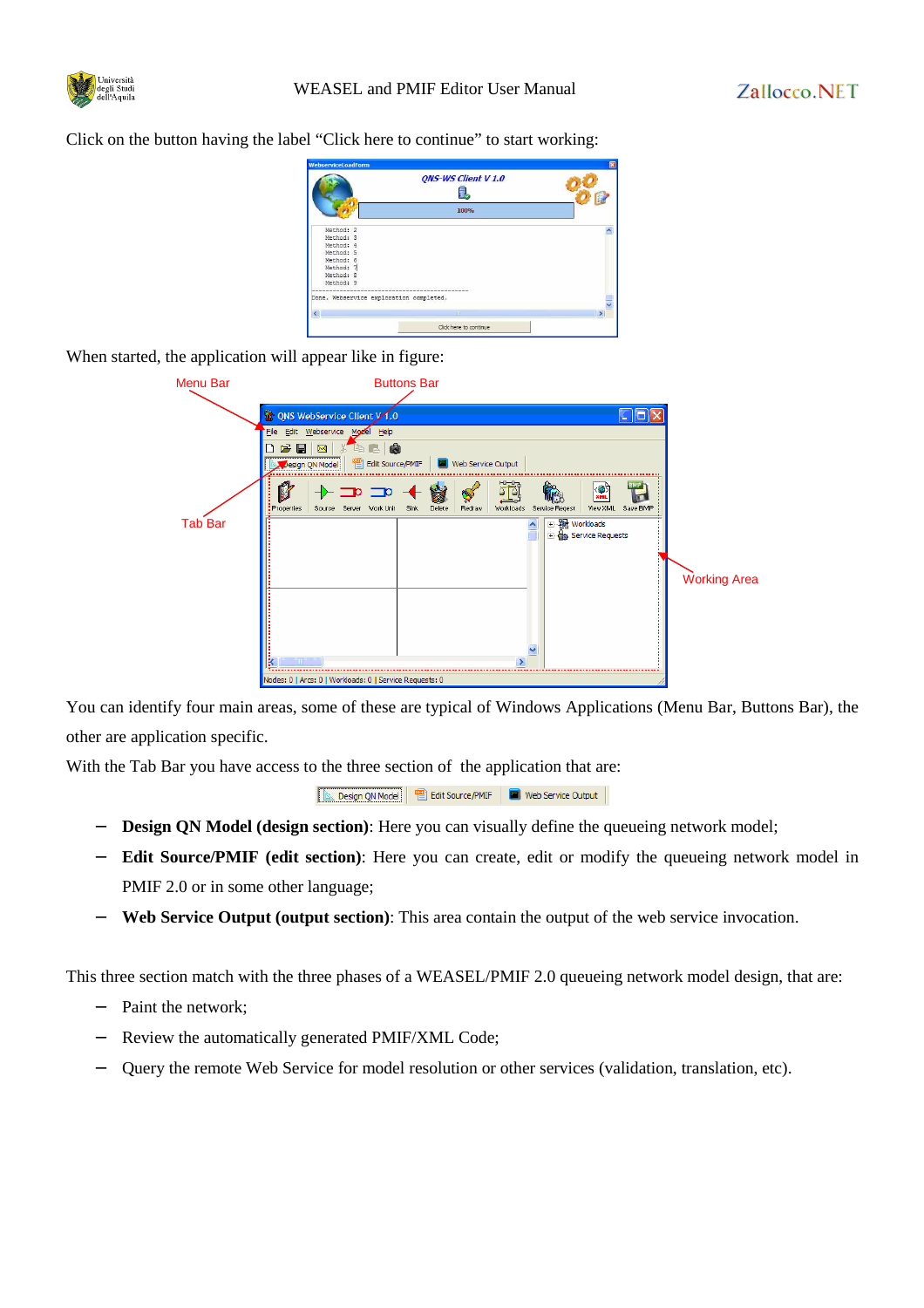

## **PMIF Editor Menu structure:**

Get a look at the menu option present in each application menu:



Note that the option present in the File Menu are "section sensitive" and have different behavior referring to the current section selected in the Tab Bar.

- **New**: As the name hint, with this option you can start designing a new queueing network model, discarding all the previous loaded model (both in design and edit sections) or clearing the web service output area.
- **Open**: Allow to load a graphic model (if used in design section) or to load a PMIF 2.0/XML source (if used in edit section). Note that PMIF Editor use an extended version of PMIF 2.0 to store graphic model that with modesty I've named PMIF 3.0. PMIF Editor make some check to verify if the loaded model are PMIF 3.0 compliant before load it and if not so, the model will not be loaded. While there are no check to be made when you load a model directly in the edit section.
- **Save**: Save the current model (graphical or textual) or the web service output depending on the tab bar section active;
- **Save As...:** Allow to save a model (graphical or textual) with a different name;
- **Export...:** Allow to save a graphical model in PMIF 2.0 or as a BMP image;
- **Send**: Allow to send the PMIF 2.0 model via e-mail;
- **Exit**: Close the application.

| <b>Fdit</b>        |              |
|--------------------|--------------|
| & Cut              | $C$ trl $+X$ |
| <b>Pa</b> Coov     | $CHH + C$    |
| <b>B.</b> Paste    | $C$ trl+V    |
| iew PMIF 2.0 Model |              |

- **Cut, Copy and Paste**: Are the typical windows functions, but work only in the edit and output sections;
- **View PMIF 2.0 Model**: if you are in design section then the graphic model will be converted in PMIF 2.0 and the visualization will switch to the edit section.



- **Option**: Allow to set the web service URL. You also have an history of all previously used URL's;

| <b>Webservice Options</b> |                                                                           |          |  |
|---------------------------|---------------------------------------------------------------------------|----------|--|
|                           | Webservice URL: http://localhost/Queueing_Network_Solver_Service.php?wsdl |          |  |
|                           | <b>Delete URL</b>                                                         | X Cancel |  |

- **Show webservice copyright**: Invoke the remote Copyright\_ web service method and the visualization will automatically switch to the output section containing the web service output;
- Get webservice supported tools: Invoke the remote GetToolsList\_ web service method and the visualization will automatically switch to the output section containing the web service output.



- **Generate Model Description**: This option invoke the remote GetModelDescription\_(PMIF\_ MODEL) web service method, providing it the PMIF 2.0 model present in the text area of the edit section as argument of the invocation. The result of invocation is presented in the output section and it is an English description of the model in natural language;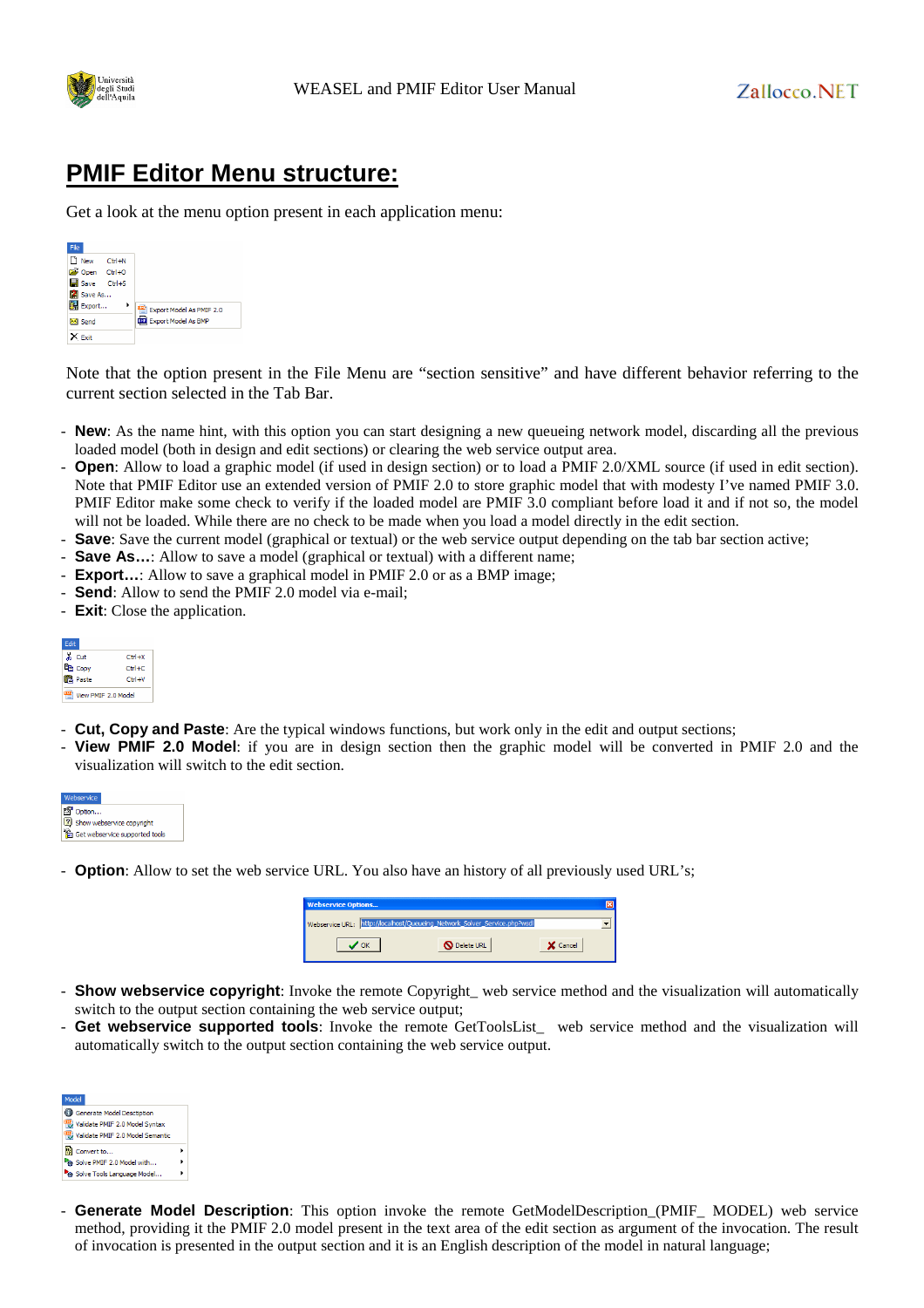

- **Validate PMIF 2.0 Model Syntax**: Invoke the remote ValidateSyntax\_(PMIF\_ MODEL) web service method, providing as input the PMIF model present in the edit section. The result of invocation is an XML file in the output section with the result of the syntax validation process;
- Validate PMIF 2.0 Model Semantic: Invoke the remote ValidateSemantic\_(PMIF\_ MODEL) web service method, providing as input the PMIF model present in the edit section. The result of invocation is an XML file in the output section with the result of the syntax and semantic validation process;
- **Convert to...**: Invoke the remote Transform\_(PMIF\_ MODEL, TOOLID) web service method. The content of the related sub menu options varying depending on the web service supported tools and is building up during the application start up in the initial phase of web service exploration or when the web service URL was changed (Menu: Webservice $\rightarrow$ Option...). This method require two parameters that are the PMIF model present in the edit section and a tool ID that was automatically passed to the web service by the selected sub menu option chosen. The result of invocation is the same queueing network model passed to the web service but described in the language of the selected tool;
- **Solve PMIF 2.0 Model with...**: Allow to invoke the remote Solve (PMIF\_ MODEL, TOOLID) web service method. As the previous option the sub menu content varying according to the web service capabilities. The result of the invocation is the output of the solution of the model with the selected tool. At this time the tools outputs are those that the tools authors have implemented in their tools but in future version we will implement a common output format for all the integrated tools;
- **Solve Tools Language Model…**: Allow to invoke the remote Solve\_(MODEL,TOOLID) web service method. As the previous two options the sub menu content varying according to the web service capabilities. The model passed to the web service is that present in the edit section. But this time the model must be describer in the specific tool language and not in PMIF.

View an example of how the sub menus of the last three option can appear:

"Convert to…" sub menus example:



"Solve PMIF 2.0 Model with…" and "Solve Tools Language Model…" sub menus example:



Some tools need extra parameters to work. In this case application will ask to input this extra parameters with a dialog window like those in the following figure:



As you can see there are also a brief description of the requested parameter.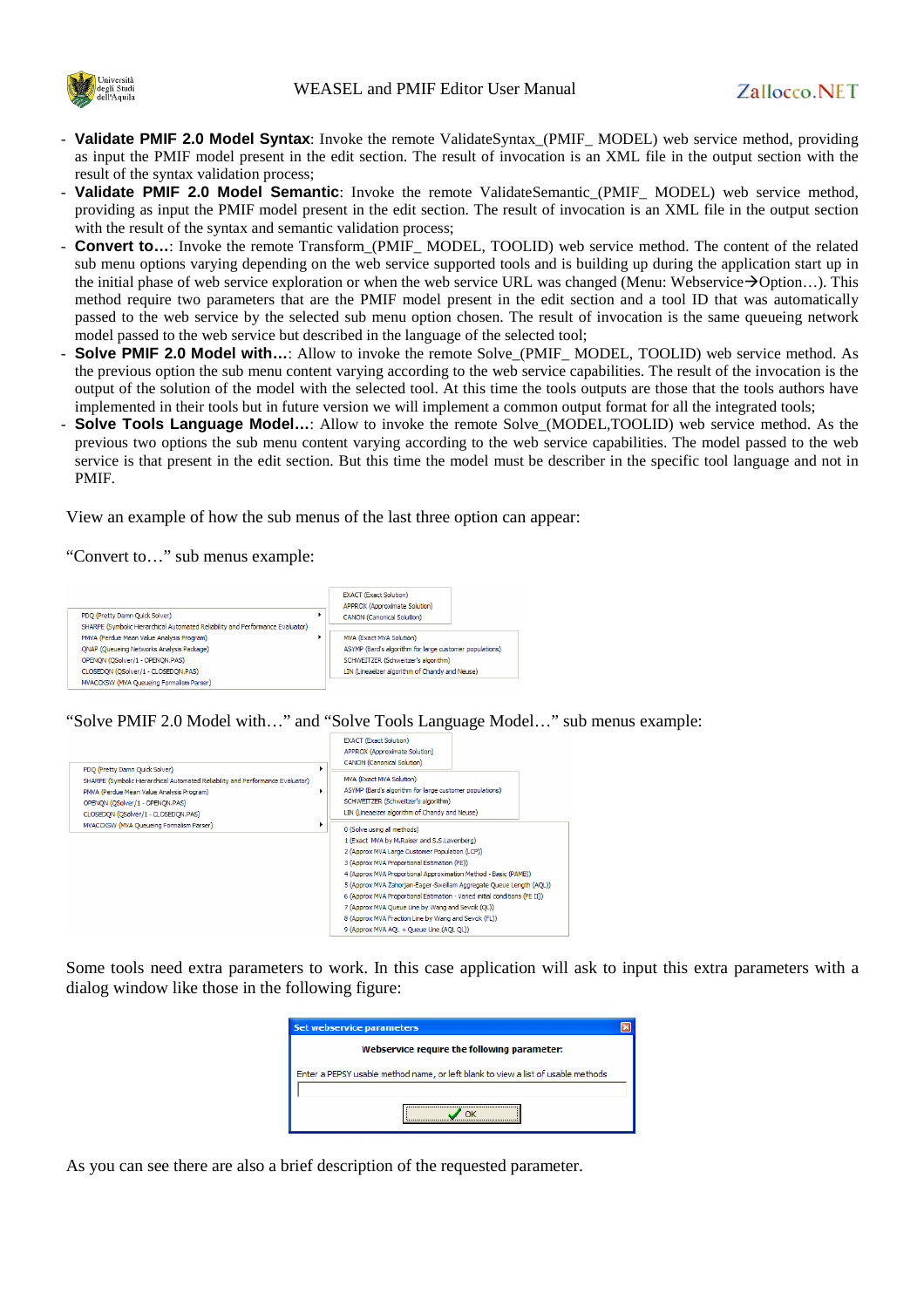

## **Queueing networks graphic design:**

The first working area, the graphic one, present itself like in the following figure:



As you can see there are three main visual area: in the top there was an icon bar, in the bottom left centre there was the design area and on the bottom right side there was an area where you can define the non graphic properties of the queueing network model (Workloads and Service Requests).

Icons in the icon bar are arranged by functionalities. Their meaning is the following:



Allow to define the model name and description.

Allow to define the source node of an open queueing network model.

Allow to define a server node.

Allow to define a work unit server.

Allow to define the sink node of an open queueing network model.

Allow to delete a node or arc of the graphic model.

Useful when you have deleted several node to remove artefact from the design area. The entire queueing network was repainted and visual artefact removed.

Allow to define a new workload.

Allow to define a new service request.

Convert the queueing network in XML/PMIF and the visualization will be automatically switched to the source edit section.

Take a snapshot of the graphic model and allow to export it in BMP image file format.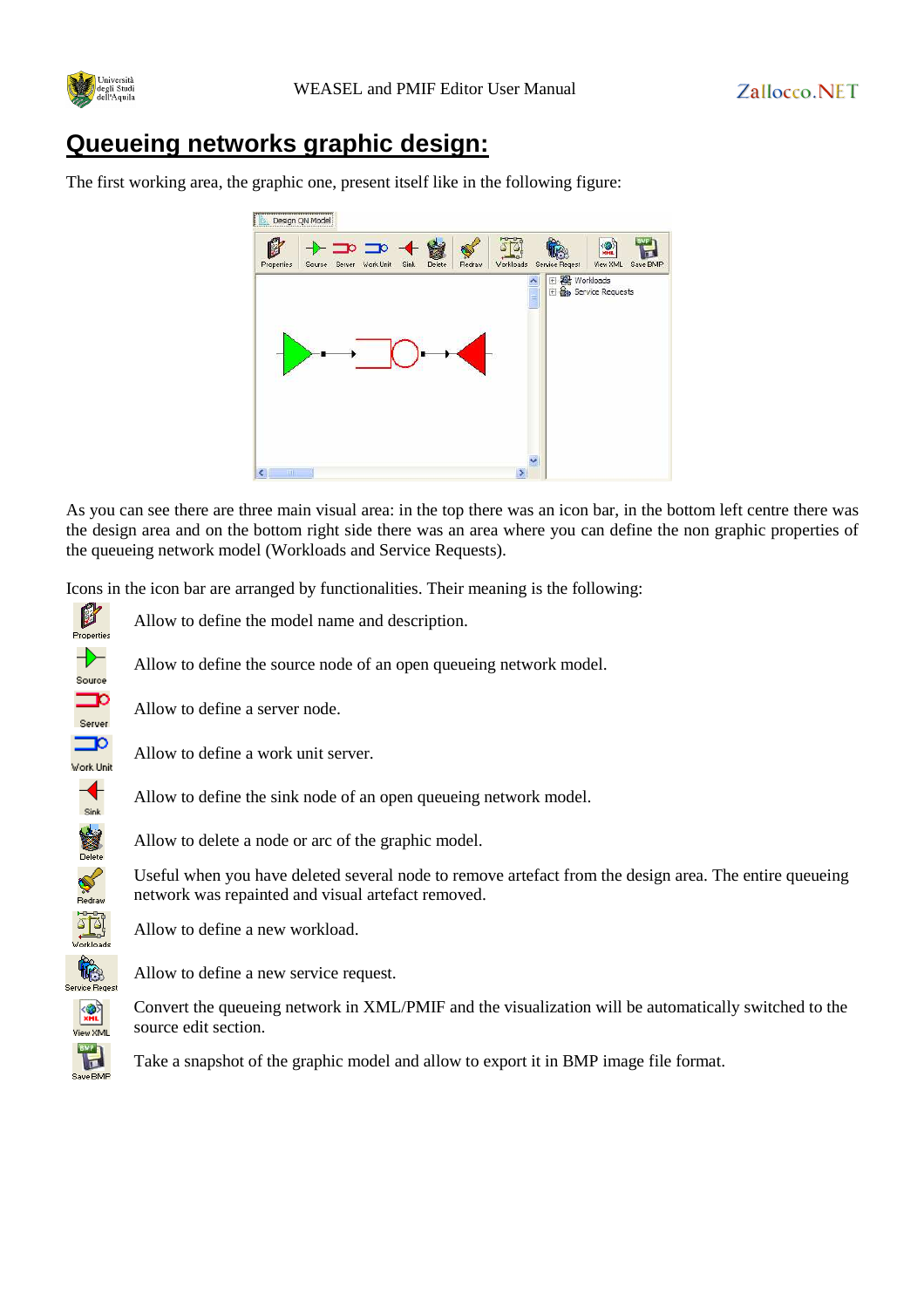

The queueing network design area:



have horizontal and vertical ruler that follow the mouse movement to help to position the graphic elements and arcs. When you hold down the [CTRL] key the ruler disappear.

To position one of the four available node type:

- − Source Node,
- − Server Node,
- − Work Unit Server Node,
- − Sink Node,

simply click on the associated button on the icon bar and then click with the left mouse key in the position you want to draw it.

When a node was placed in the drawing area you can edit it's properties double clicking on it. It will appear a dialog box that, depending on the selected node type, will allow to change some node parameters:

| : Edit Node Properies ::.               |            |          |
|-----------------------------------------|------------|----------|
| FASE <sub>1</sub><br>Name:<br>Quantity: |            |          |
| <b>Scheduling Policy:</b><br>IS         |            |          |
| 0.0000000<br>Service Time:              |            |          |
| <b>Time Units:</b>                      | $\sqrt{6}$ | X Cancel |

When all nodes are placed you can connect them with an arc using the [CTRL] key. Positioning the mouse over the source node and clicking on it holding down the [CTRL] key it will appear an arc; at this point, always holding down the [CTRL] key, it is possible to define the path the arc should do and when you finally make the last click on the destination node, it will appear the desired arc connecting source to destination node.

If you release the [CTRL] key before you have reached the destination node the arc will disappear and should be

necessary a refresh using the Redraw icon Redraw to remove some residual invalid arc artefact.

The same procedure used to edit the node properties is valid also for arcs. Making a double click on an arc it will appear a dialog window that allow editing of some arc properties like arc description. Please pay attention to the fact that Pmif Editor provide an automatic auto-refreshing (related to nodes name) description for the arcs, but if you provide you personal arc description then if you change the nodes name than you have to manually update the arc description too:

| .:: Edit Arc Properties ::. |                         |          |  |
|-----------------------------|-------------------------|----------|--|
| From Node:                  | FASE1                   |          |  |
| To Node:                    | FASE <sub>2</sub>       |          |  |
| Description:                | Arc From FASE1 To FASE2 |          |  |
|                             |                         |          |  |
|                             |                         | X Cancel |  |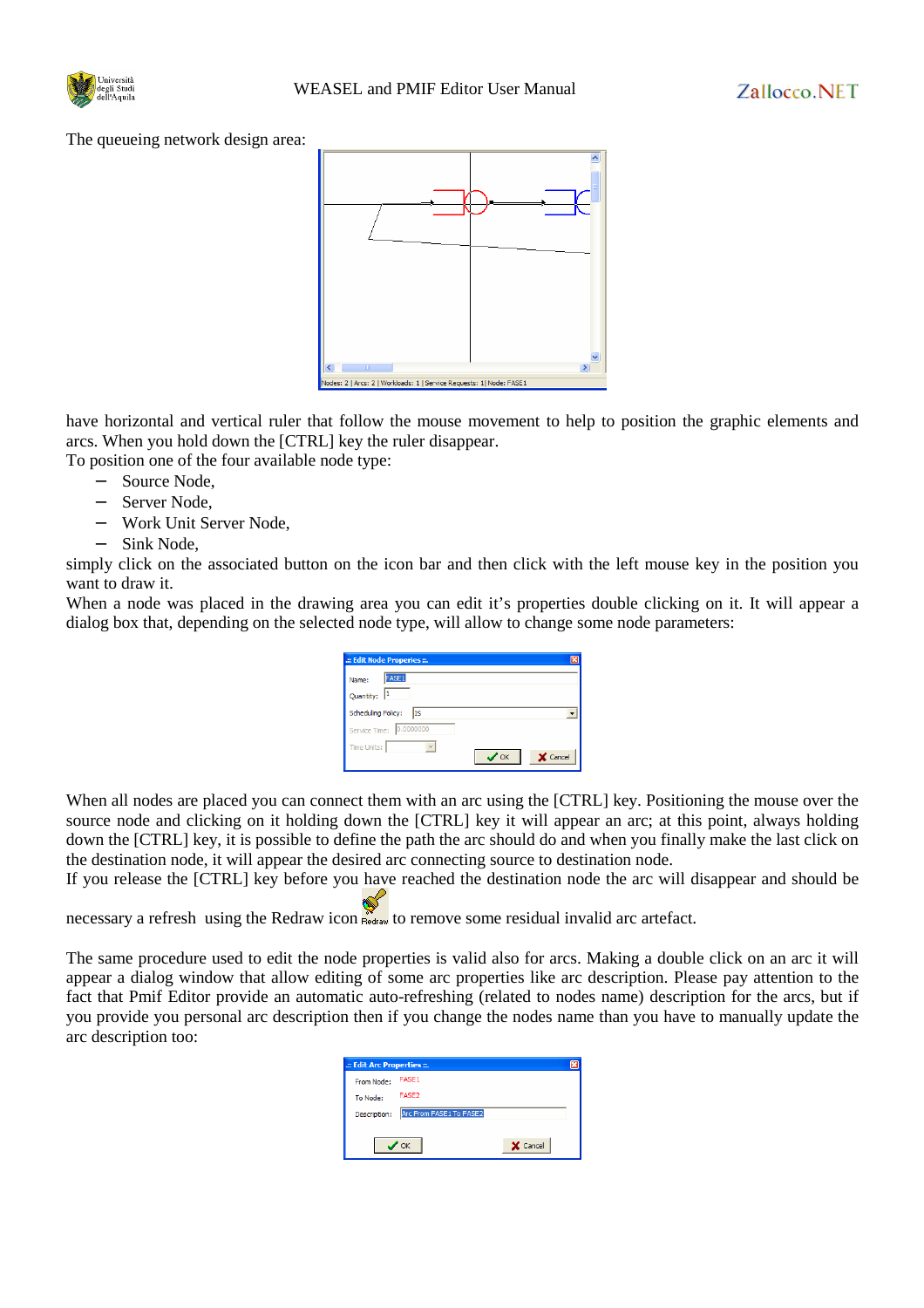



To delete a node or arc you have first to click first on the Delete icon **Relete** and then you have to click with mouse over the item you want to delete. If you delete a node, then all the connected arc are deleted too.

To name a model and to provide a brief description you can use the Properties icon **Properties** and a dialog box will appear with two available field for entering model name and model description as in the following figure:

| <b>Model Properties</b> |                                                            |  |
|-------------------------|------------------------------------------------------------|--|
| Name:                   | Rete a Due Fasi                                            |  |
|                         | Description: Esempio di sistema a due stadi di lavorazione |  |
|                         | X Cancel<br>OK                                             |  |

On the bottom of the application you can note a status bar reporting some useful information like: the total number of defined nodes, arcs, workload and service request. When you position the mouse pointer over a node or arc in the right most position of the status bar it will appear its name:

| Nodes: 2   Arcs: 2   Workloads: 1   Service Requests: 1   Node: FASE1 |  |
|-----------------------------------------------------------------------|--|

Node name (or arc description) are also displayed using standard Microsoft Windows "tool tip", by positioning the mouse pointer over an arc or node and waiting for few seconds without making a click.

Clicking with the right mouse key in an empty point of the design area it will appear the following context menu:

| 图 Properties                             |
|------------------------------------------|
| $\blacksquare$ Save                      |
| Save As                                  |
| $\frac{1000}{1000}$ View PMIF 2.0 Model  |
| <sup>#됄</sup> l Export Model As PMIF 2.0 |
| <b>BIR</b> Export Model As BMP           |

that allow quick access to some common use function, like model properties, model saving, PMIF or BMP model export.

When the network with nodes and arcs is fully defined, it is possible to proceed defining Workloads and Service Requests by clicking on the related icons. Workload definitions take place with the following dialog window:

| : Edit WorkLoads                                   |                    | ⊠                                                          |
|----------------------------------------------------|--------------------|------------------------------------------------------------|
| Workload Name:                                     |                    |                                                            |
| O Open C Closed<br>Workload Type:                  | <b>Transit To:</b> |                                                            |
|                                                    | Nodes:             | Probability:                                               |
| √→ Open Workload                                   | FASE <sub>2</sub>  |                                                            |
| Arrives At:<br>$\overline{\mathcal{N}}$            |                    |                                                            |
| Departs At:                                        |                    |                                                            |
| Arrival Rate:                                      |                    |                                                            |
| Closed Workload                                    |                    |                                                            |
| FASE1<br>$\overline{\phantom{a}}$<br>Think Device: |                    |                                                            |
| Number Of Jobs:                                    |                    |                                                            |
| Think Time:                                        |                    | Hint: Left probability blank to not insert the transit tag |
|                                                    |                    |                                                            |
| Time Units: Sec                                    |                    | $\boldsymbol{\mathcal{S}}$ ok<br>X Cancel                  |

As you can see from the image above, the first thing to do is to define a name for the new workload, then we can choose the workload type (Open or Closed). According to the previous selection some control in the window may be active or not.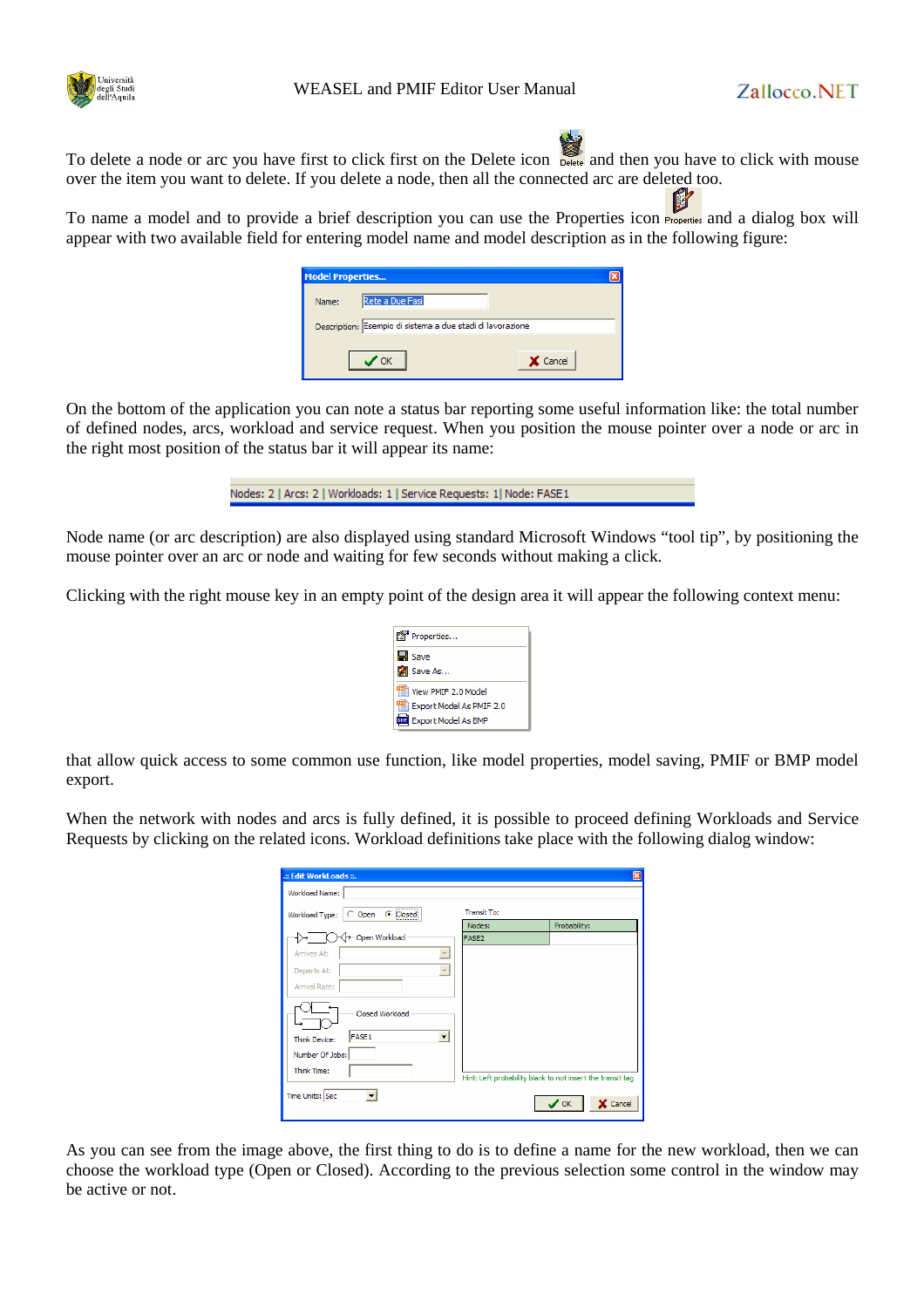

Nodes selection take place using a combo box. It is not possible to choose every defined nodes but only that keep to some constrain (see "Performance Model Interchange Format: Semantic Validation Technical Report", May 2006, D. García, C. M. Lladó, C. U. Smith, R. Puigjaner.)

On the right side of the dialog window there was an area dedicated to transit probability definition (in percentage using % symbol or as number between 0 and 1).

Time units is a choice to do with care. Actually Pmif Editor do not provide security check against different time units used to define different workloads.

Clicking on the [OK] button the workload ware confirmed and it will appear under the "Workloads" tree of the working area in the right side of the application:



To modify or delete a workload, you have to select it's name in the workload tree and then using the right mouse key it will appear a context menu with Create New, Modify and Remove options, so simply click on the option you need:

| Workloads                    |
|------------------------------|
| - The Workloads              |
| □ 문급 Closed Workloads        |
|                              |
| Create New<br>----           |
| <b>Q</b> Modify              |
|                              |
| Remove                       |
| Transit To (100.00%)         |
| FASE2 (100.00%)              |
| <b>E</b> da Service Requests |
|                              |

Procedure to define service request is similar to the previous one, but dialog window vary a bit!

| : Edit Service Request ::.                                                                                                                       |                                                            | ×                          |
|--------------------------------------------------------------------------------------------------------------------------------------------------|------------------------------------------------------------|----------------------------|
| "Service Request Type"                                                                                                                           | <b>Transit To:</b>                                         |                            |
| Y.<br><b>C</b> Time Service Request                                                                                                              | Nodes:                                                     | Probability:               |
| g,<br>C Demand Service Request                                                                                                                   | FASE <sub>2</sub>                                          |                            |
| ₹<br>○ Work Unit Service Request                                                                                                                 | FASE <sub>1</sub>                                          |                            |
| Workload: CARICO<br>▼<br>$\overline{\phantom{a}}$<br><b>FASE1</b><br>Node:<br>Number Of Visists:<br>Service Demand:<br>Sec<br><b>Time Units:</b> | Hint: Left probability blank to not insert the transit tag | $\mathcal{S}$ ok<br>Cancel |

PMIF 2.0 standard do not specify name convention for service request nor require it should be explicitly defined, so in the application development we choose to assign progressive numeration to defined service requests.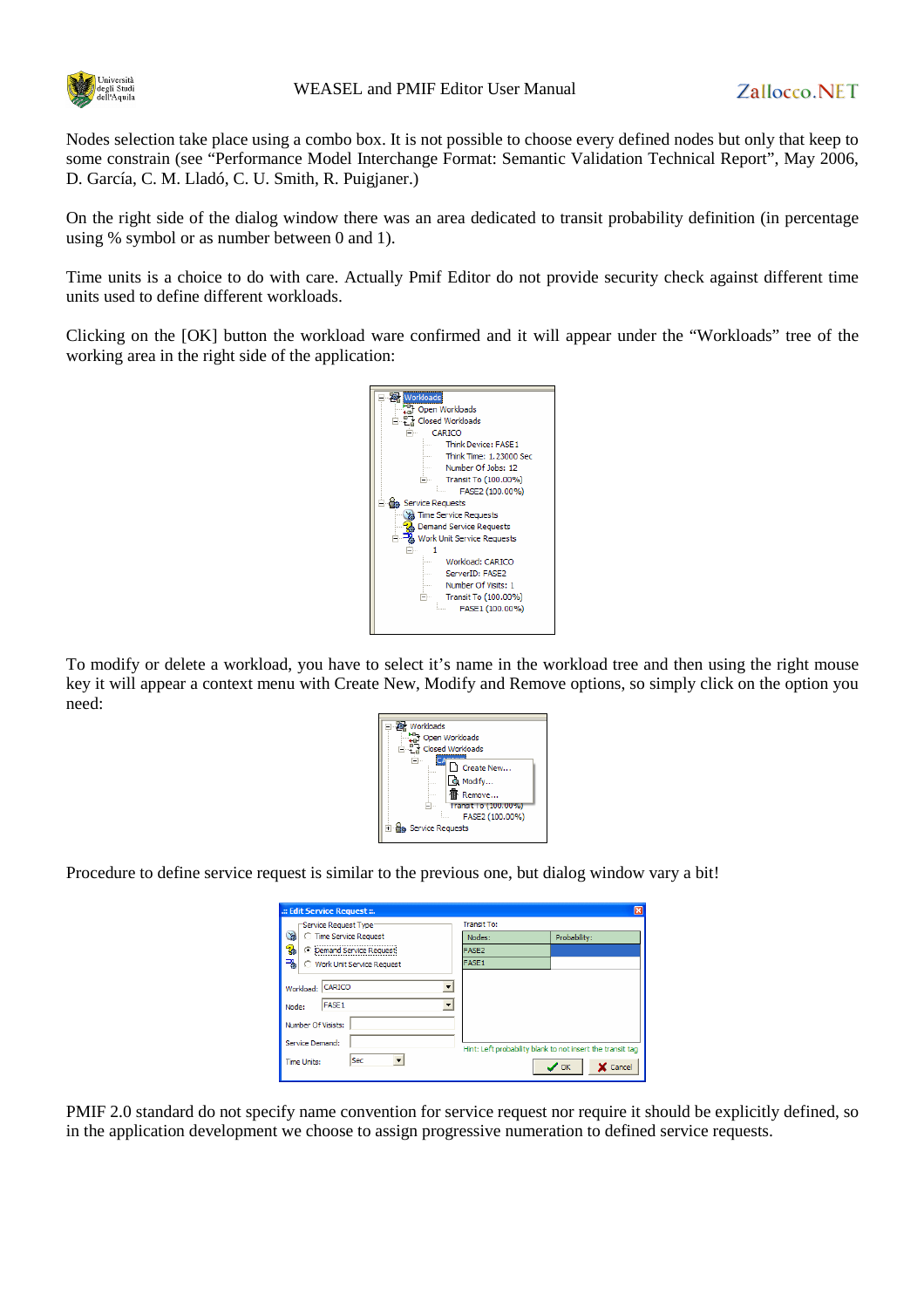

So, to modify or delete a service request select it's number and, using right mouse key, activate the context menu and follow the same procedure used for Workloads:

| Workloads                         |
|-----------------------------------|
| <b>B</b> Ca Service Requests      |
| <b>Time Service Requests</b>      |
| <b>Demand Service Requests</b>    |
| <b>Work Unit Service Requests</b> |
|                                   |
| Create New                        |
| Q. Modify<br>1.1.1.1              |
| Remove<br><b>STATISTICS</b>       |
| drisit TO 1100.00767              |
| FASE1 (100.00%)                   |
|                                   |

Now the model can be saved and reloaded using the classic FILE menu common in all Windows application.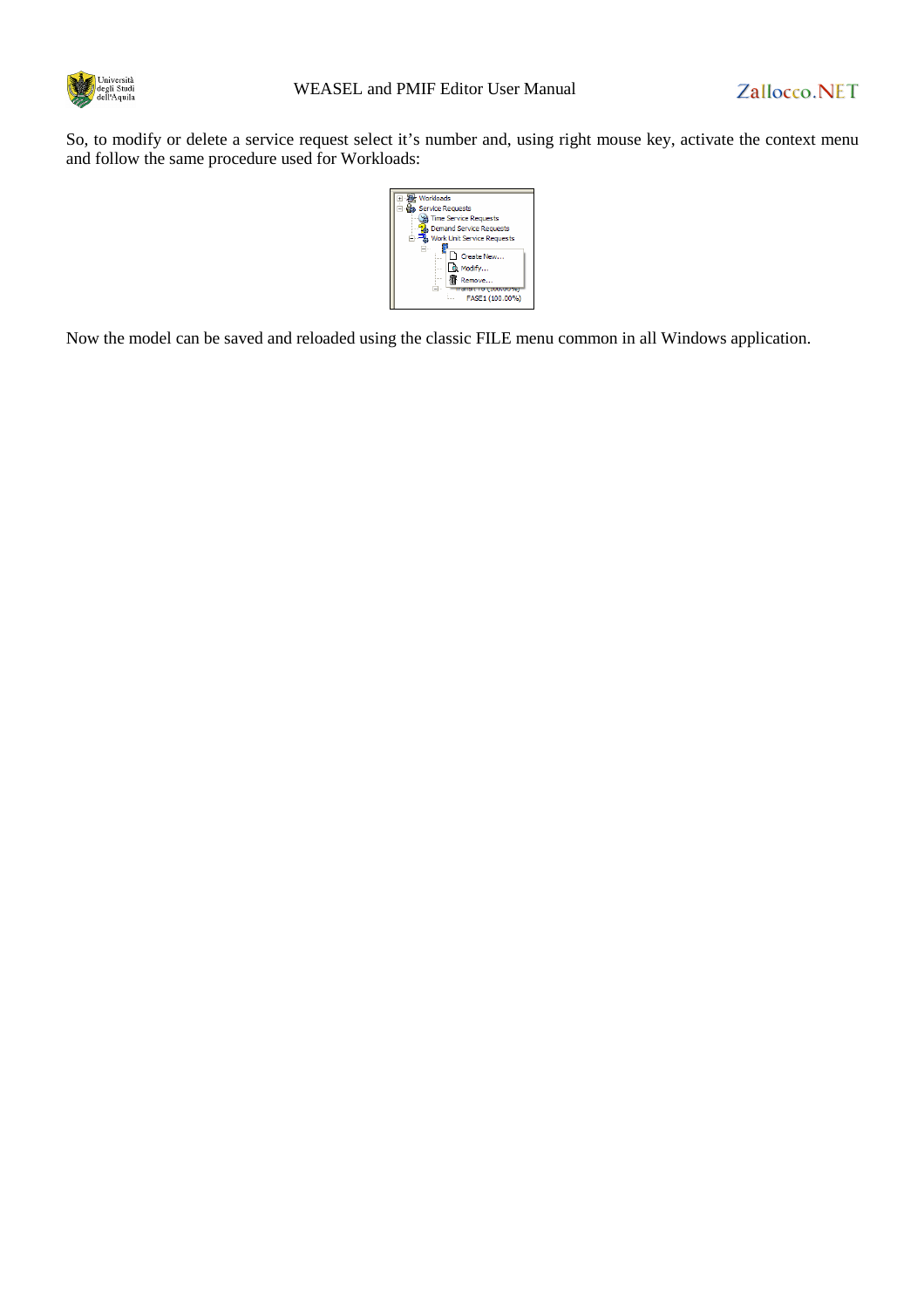

#### **XML/PMIF 2.0 source editing:**

| ---- |  |
|------|--|

When the graphic design phase is completed, using the view XML icon you can transform the graphic queueing network model directly in PMIF 2.0 source code and automatically switch to the editing section.

Editing section present it self like a classic and simple text editor:

| Edit Source/PMIF                                                                                                                                                                                                                                                                                                                                                                                                                                                                                                                                                                                                                                                                                                                                                                                                                                                                                                                                                                                                                                                                                                                                                                                                                                                                                                                                      |  |
|-------------------------------------------------------------------------------------------------------------------------------------------------------------------------------------------------------------------------------------------------------------------------------------------------------------------------------------------------------------------------------------------------------------------------------------------------------------------------------------------------------------------------------------------------------------------------------------------------------------------------------------------------------------------------------------------------------------------------------------------------------------------------------------------------------------------------------------------------------------------------------------------------------------------------------------------------------------------------------------------------------------------------------------------------------------------------------------------------------------------------------------------------------------------------------------------------------------------------------------------------------------------------------------------------------------------------------------------------------|--|
| $\leq$ ?xml version="1.0"?><br><queueinqnetworkmodel <br="" date-time="2006-12-02T15:12:50" description="Esempio di&lt;br&gt;sistema a due stadi di lavorazione" name="Rete a Due Fasi">xmlns:xsi="http://www.w3.org/2001/XMLSchema-instance"<br/>xsi:noNamespaceSchemaLocation="http://www.perfeng.com/pmif/pmifschema.xsd"&gt;<br/><node><br/><workunitserver <br="" name="FASE2" quantity="1" schedulinqpolicy="FCFS">ServiceTime="15" TimeUnits="Sec"/&gt;<br/><server name="FASE1" quantity="1" schedulingpolicy="IS"></server><br/><math>\langle</math>/Node&gt;<br/><arc <="" description="Arc From FASE1 To&lt;br&gt;&lt;math&gt;FASE2" fromnode="FASE1" math="" tonode="FASE2">/&gt;<br/><arc <="" description="Arc From FASE2 To&lt;br&gt;&lt;math&gt;FASE1" fromnode="FASE2" math="" tonode="FASE1">/&gt;<br/><workload><br/><closedworkload <br="" numberofjobs="12" workloadname="CARICO">ThinkTime="1.23" TimeUnits="Sec" ThinkDevice="FASE1"&gt;<br/><transit probability="1" to="FASE2"></transit><br/></closedworkload><br/></workload><br/><servicerequest><br/><workunitservicerequest <br="" serverid="FASE2" workloadname="CARICO">NumberOfVisits="1"&gt;<br/><transit probability="1" to="FASE1"></transit><br/></workunitservicerequest><br/></servicerequest><br/></arc></arc></workunitserver></node></queueinqnetworkmodel> |  |
|                                                                                                                                                                                                                                                                                                                                                                                                                                                                                                                                                                                                                                                                                                                                                                                                                                                                                                                                                                                                                                                                                                                                                                                                                                                                                                                                                       |  |

It is possible to edit, modify, delete, copy, cut and paste text like if you are using the classic Windows Notepad application.

This section is totally independent from previous one, in the meaning that if you own a hand made PMIF 2.0 model it can be loaded with the FILE menu and it is possible to modify, save or solve the model sending it to the remote webservice, without using the visual editing feature of PMIF Editor.

This application section is intended for expert user, all who are familiar to PMIF 2.0 syntax and semantic and that prefer to have full control on generated code and that prefer to manually fine tune the source code of the model.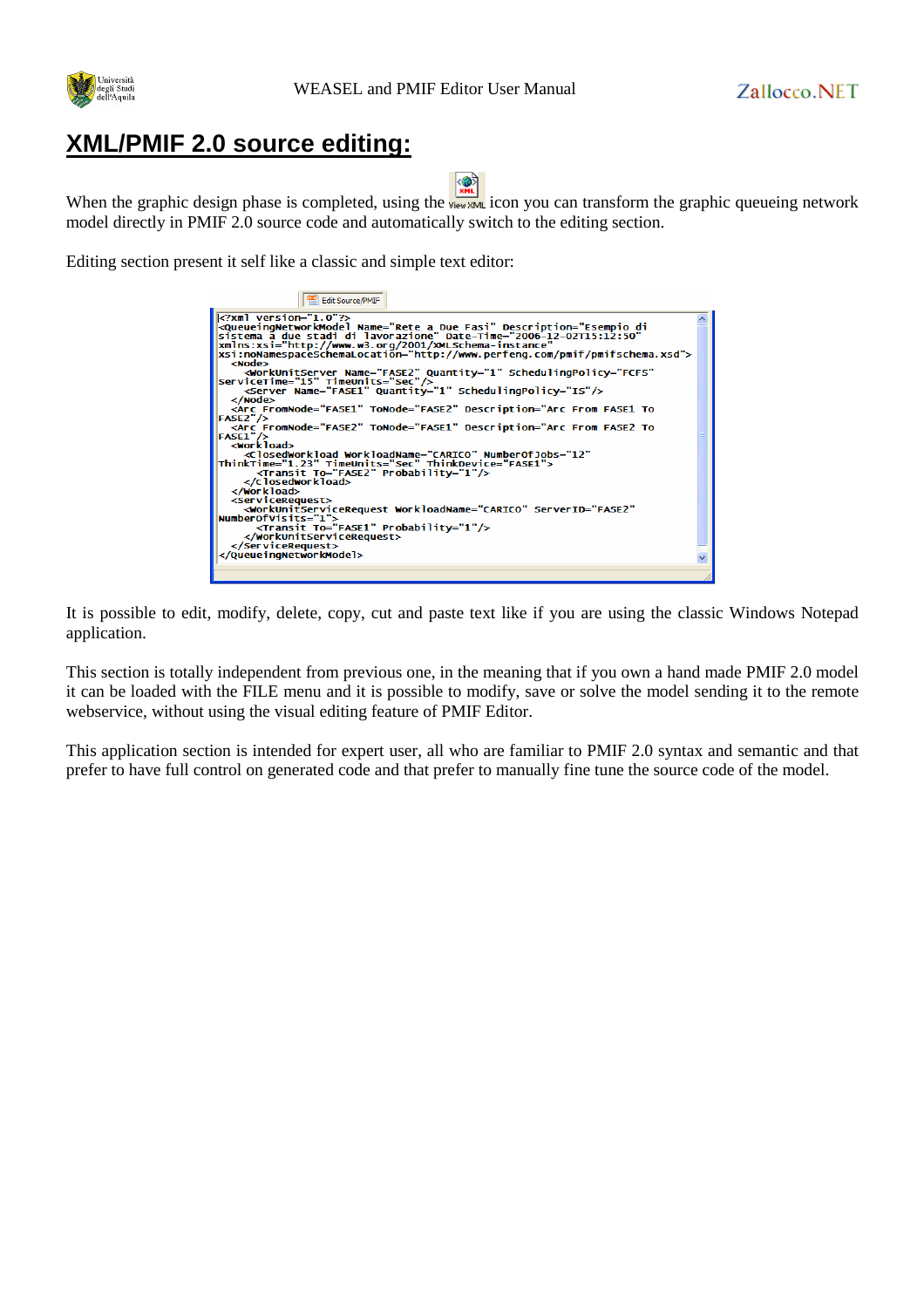

# **Web Service Invocation:**

When the queueing network model was been translated in XML/PMIF 2.0 and ready in the editing section editor, it is possible to switch to the webservice output section to observe the result of the remote tool invocation.

If the editor in the editing section is empty then you will receive an empty model error from the webservice invocation.

This section contain only a not editable text box that will show the remote webservice reply:



You will be automatically positioned in the webservice output section on every webservice invocation made using the "Model" menu:



Or when you click the "Show webservice copyright" and "Get webservice supported tools" list from the "Webservice" menu:

| Webservice |                                |  |
|------------|--------------------------------|--|
|            | <b>Par</b> Option              |  |
|            | 2 Show webservice copyright    |  |
|            | Get webservice supported tools |  |
|            |                                |  |

The only key present in this section is  $\mathbb{B}$  that can be useful to copy the webservice output in the editor of the editing section. This feature can be useful when you request a translation of the PMIF 2.0 model in some other formats to fine tune the tool model specific source code before invoke the webservice sending, this time, not the PMIF model but the tool specific language model using the "Solve Tools Language Model…" option of the "Model" menu .

Selecting an option of the Webservice and Model menu it will appear the output of the webservice method in the output section. As previously seen, outputs are in XML format except those of model resolution and model conversion that are in textual format.

To save the output of conversion or resolution you can use the "Save" or "Save As…" option fo the "File" menu.